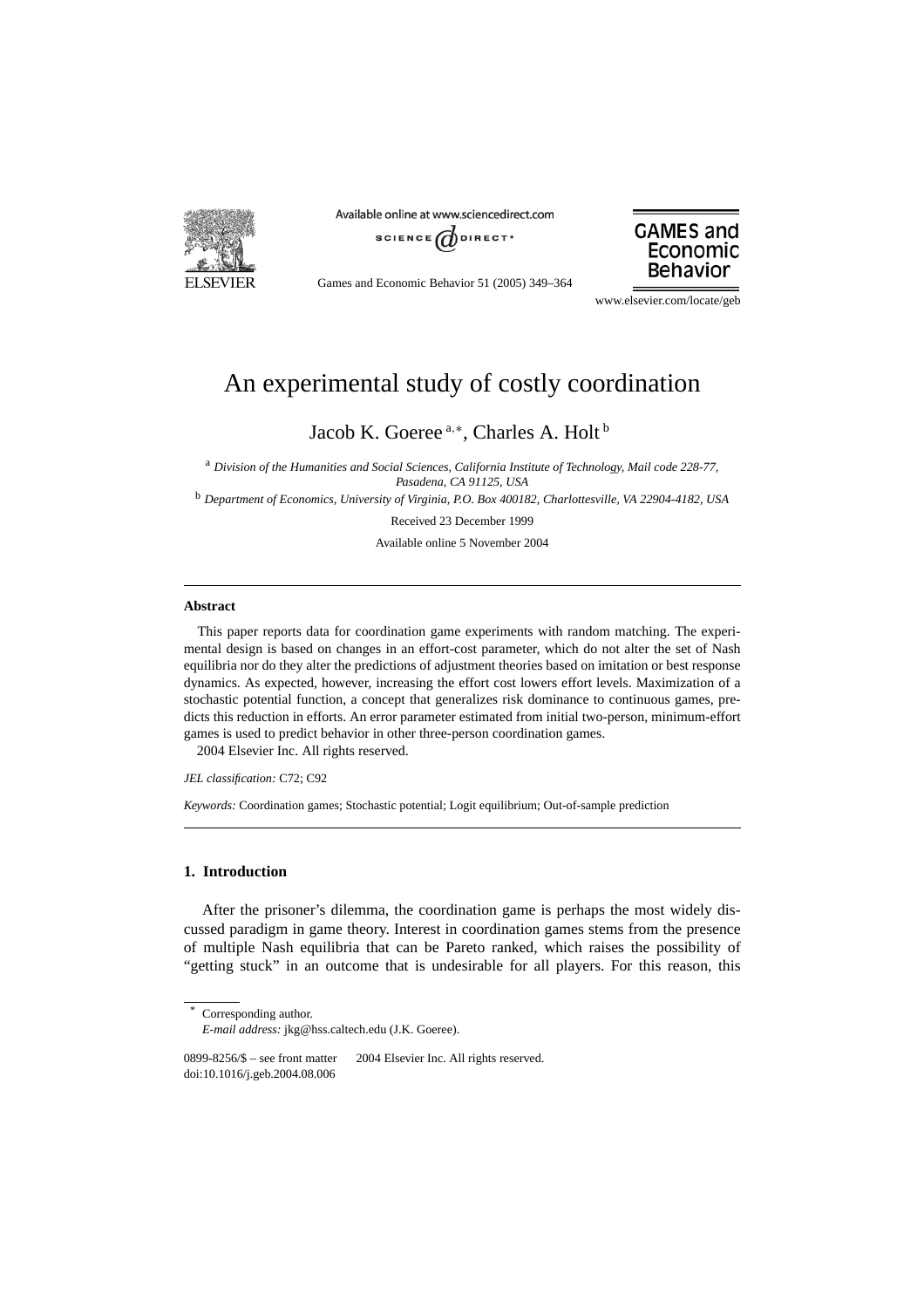class of games is of interest to macroeconomists (Bryant, 1983; Cooper and John, 1988; Romer, 1996). Since (generically) all equilibria are strict, standard refinements leave the set of Nash equilibria unchanged, which has prompted game theorists to search for new selection criteria. An array of alternative theories of behavior in coordination games have been put forward, both static and dynamic.<sup>1</sup>

Some theorists argue that coordination game experiments are useless for game theory because the Nash equilibrium and its refinements have no predictive power in this case and, as a consequence, "anything goes." We feel that the opposite is true: the unexpected empirical regularities observed in coordination experiments (such as the ones reported in this paper) can guide further theoretical work. For instance, previous experiments have shown that coordination problems cannot be ruled out by an assumption that agents somehow find the Pareto-dominant equilibrium. Indeed, some of the most widely cited results from laboratory experiments provide cases where subjects end up at the Nash equilibrium that is *worst* for all concerned (Van Huyck et al., 1990; Cooper et al., 1992; and the survey of Ochs, 1995). Since much of the theoretical work was motivated by the need to explain coordination failures in the laboratory, it is now time to return to the laboratory and carry out experiments designed explicitly to evaluate some of these theories.

This paper reports the results of several new coordination experiments. The first game to be considered is one in which pairs of subjects choose an effort level, and the resulting payoff is the *minimum* of the efforts minus the cost of one's own effort. This payoff structure can arise from a joint production process in which the group output is proportional to the minimum of the individual inputs, as is the case with perfect complementarity. The different treatments are based on a change in the common cost per unit of effort. As long as this cost is less than one, the best response to any set of others' efforts is just the minimum of those efforts, so (non-critical) changes in the cost of effort will not alter the set of Nash equilibria in pure strategies, nor will they change the predictions of any dynamic theory that is based on adjustment toward the best response to efforts observed in the previous period. Changes in the cost of effort do affect the relative costs of "errors" in overshooting or undershooting the minimum of other's efforts, so theories like risk dominance and maximum stochastic potential (discussed below) that take into account the costs of errors will be sensitive to the effort cost parameter.

The qualitative predictions that follow from maximizing the stochastic potential are supported by this first experiment. The data are used to estimate the "noise" parameter of the model, which is then used for out-of-sample prediction in six new sessions with threeperson games. These sessions include both minimum-effort and median-effort coordination games.

The paper is organized as follows: the theoretical motivation for the experimental design is discussed in more detail in Section 2, and laboratory results for two- and three-person

<sup>&</sup>lt;sup>1</sup> Static approaches include Pareto dominance (Harsanyi and Selten, 1988), risk dominance (Harsanyi, 1995; Carlsson and van Damme, 1993), and "noisy" equilibrium models (Anderson et al., 2001; Carlsson and Ganslandt, 1998). Dynamic models of coordination behavior can be roughly divided into evolutionary models (Kandori et al., 1993; Young, 1993; Crawford, 1991; Anderson et al., 2004), adaptive learning models (Crawford, 1995; Van Huyck et al., 1997), and "noisy" learning models (Battalio et al., 2001; Camerer and Ho, 1999).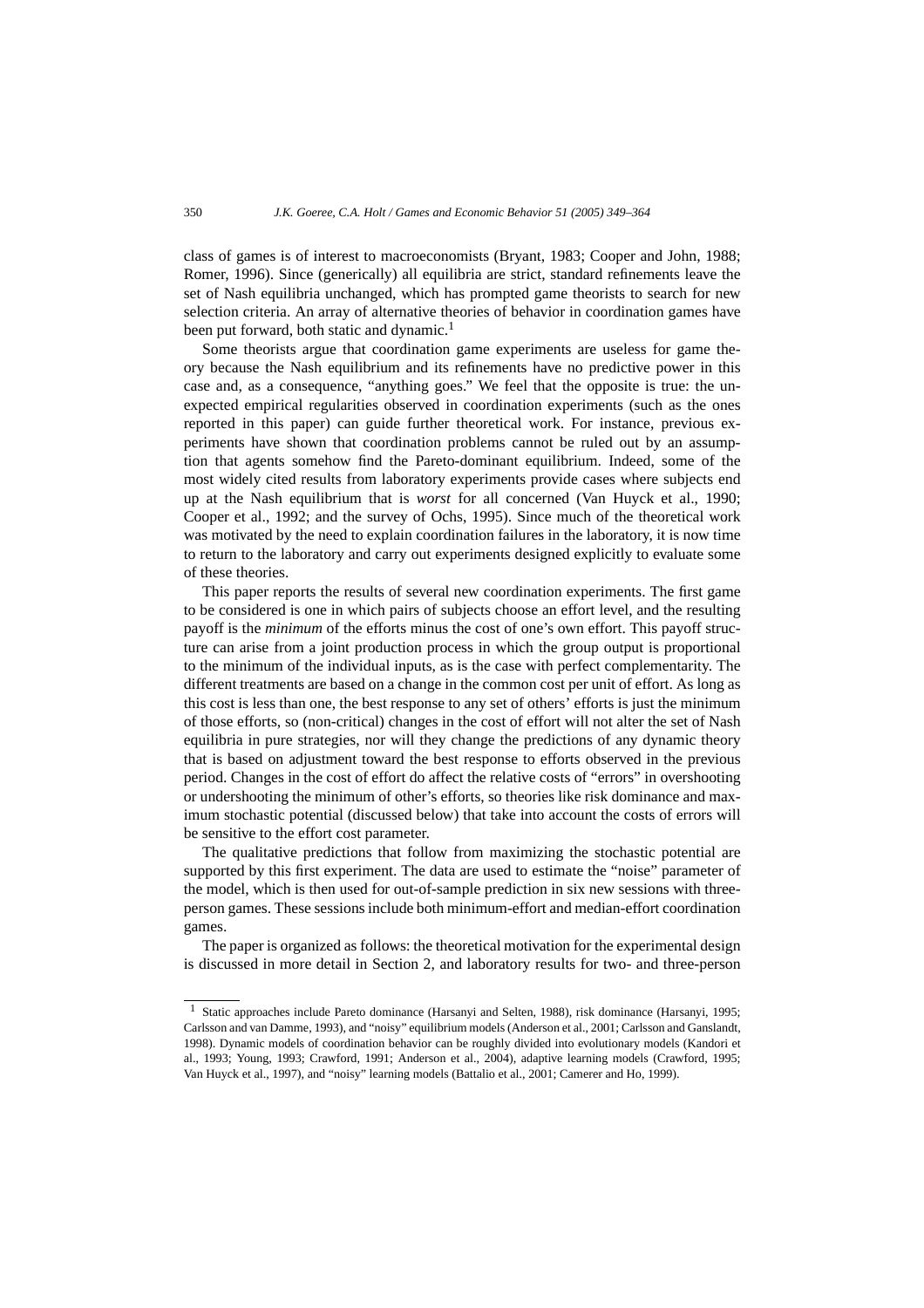games are presented in Sections 3 and 4, respectively. Section 5 describes the estimation of the equilibrium model, and the final section concludes.

## **2. Pareto dominance, risk dominance, and maximum stochastic potential**

The experiment involves a series of single-period coordination games with groups of randomly matched subjects who make independent "effort" choices. Efforts were restricted to a continuous interval  $[e, \overline{e}]$ , i.e. fractional efforts were allowed. Let player *i*'s effort be denoted by  $e_i \in [e, \overline{e}]$ ,  $i = 1, \ldots, n$ . The payoffs for a symmetric, *n*-person minimumeffort game are:

$$
\pi_i(e_1, \ldots, e_n) = \min\{e_1, \ldots, e_n\} - ce_i, \quad i = 1, \ldots, n,
$$
\n(1)

where  $c$  is the effort cost. As long as  $c$  is less than 1, payoffs are maximized when all players choose the highest possible effort. Note, however, that *any* common effort level constitutes a Nash equilibrium, since a costly unilateral increase in effort will not raise the minimum, and a unilateral decrease will reduce the minimum by more than the cost when  $c < 1$ . This argument does not depend on the number of players, so non-critical changes in *c* and *n* will not alter the set of Nash equilibria in pure strategies, despite the reasonable expectation that efforts should be high for sufficiently low effort costs and low numbers of participants.2

The theoretical construct most commonly used to "select" an equilibrium in  $2 \times 2$  coordination games is Harsanyi and Selten's (1988) notion of risk dominance. One appealing feature of risk dominance is its sensitivity to cost that determines the losses associated with deviations from best responses to others' decisions. To illustrate the concept of risk dominance, consider the two-person minimum-effort game shown in Table 1 in which efforts are constrained to be the integers 1 or 2. When both players are choosing efforts of 1, the cost of a unilateral deviation to 2 is just the cost of the extra effort, *c*, which will be referred to as the "deviation loss." Similarly, the deviation loss at the  $(2, 2)$  equilibrium is  $1 - c$ , since a unilateral reduction in effort reduces the minimum by 1 but saves the marginal effort cost *c*. The deviation loss from the low-effort equilibrium is greater than that from the high-effort equilibrium if  $c > 1 - c$ , or equivalently, if  $c > 1/2$ , in which case we say that the low-effort equilibrium is risk dominant.<sup>3</sup> Risk dominance, therefore, has the desirable property that it selects the low-effort outcome if the cost of effort is sufficiently high.<sup>4</sup>

There is, however, no consensus on how to generalize risk dominance for games with more players, a continuum of decisions, etc. A related concept that does generalize is the

<sup>&</sup>lt;sup>2</sup> Anderson et al. (2001) show that there are a continuum of (two-point) mixed Nash equilibria, but that each of these has the perverse comparative statics property that an increase in the effort cost will *raise* the probability associated with the higher of the two effort levels over which randomization occurs.

 $3$  The application of risk dominance for asymmetric two-person games is equivalent to comparing the product of the two players' deviations losses at each equilibrium.

<sup>&</sup>lt;sup>4</sup> Laboratory experiments based on  $2 \times 2$  coordination games show that the risk dominant outcome may have a lot of drawing power even though play usually starts out near the Pareto-dominant equilibrium (see e.g. Straub, 1995).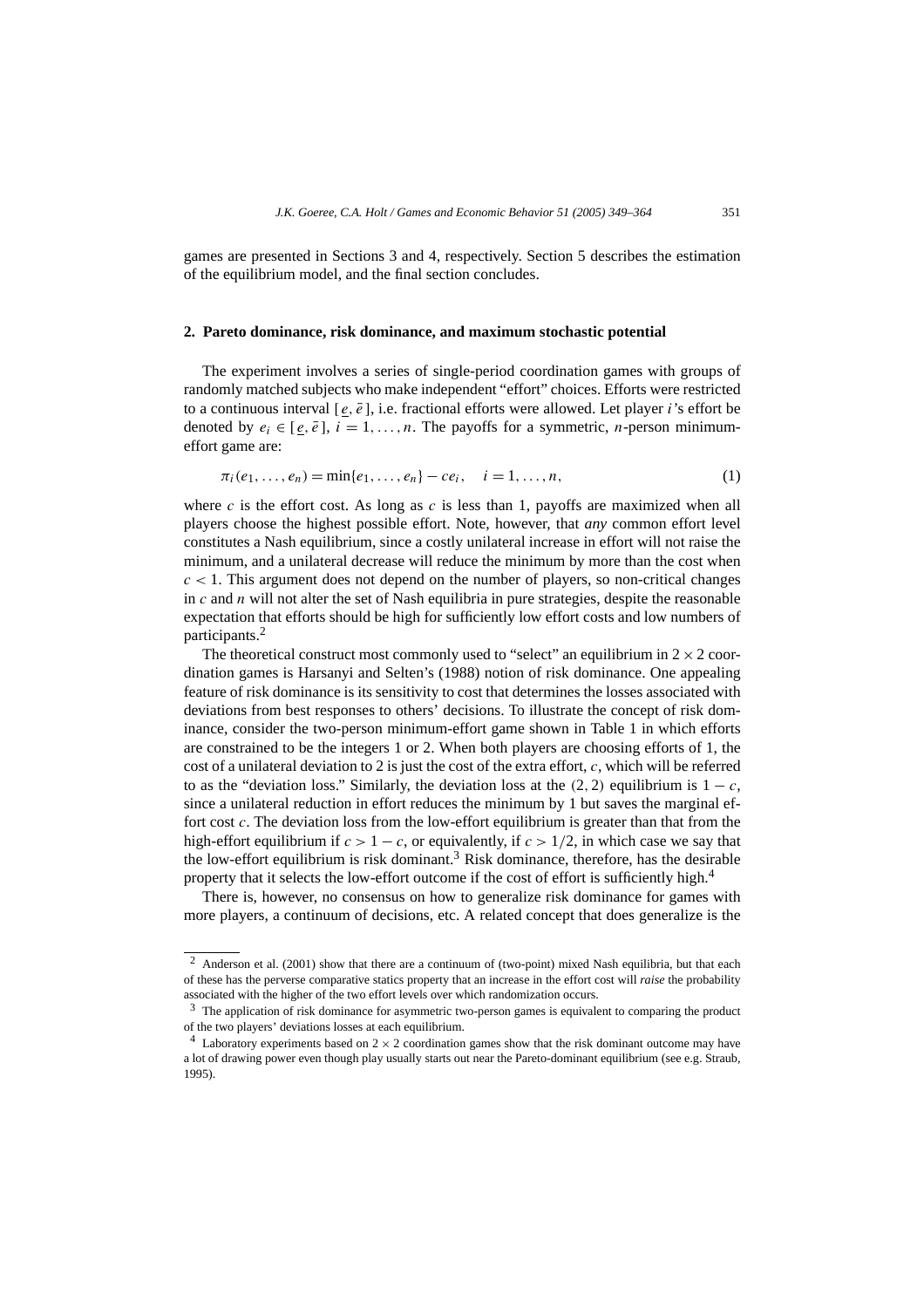|            |  |               | Player 2's effort |  |  |
|------------|--|---------------|-------------------|--|--|
|            |  |               |                   |  |  |
| Player 1's |  | $1-c$ , $1-c$ | $1-c$ , $1-2c$    |  |  |
| effort     |  | $1-2c, 1-c$   | $2-2c$ , $2-2c$   |  |  |

Table 1  $A$  2  $\times$  2 coordination game

notion of maximization of a "potential" of a game.<sup>5</sup> Loosely speaking, the idea behind potential is to find a function that is maximized by a Nash equilibrium for the game. More precisely, a potential function for a game is a function of all players' decisions with partial derivatives that match those of individual players' payoffs with respect to their own decisions. The class of games that admit a potential function includes some well-known and interesting examples.<sup>6</sup> For instance, it is straightforward to show that the potential function for the 2 × 2 coordination game in Table 1 is given by:  $V = p_1 p_2 - (1 - c)(p_1 + p_2)$ , where  $p_i$  denotes the probability with which player *i* chooses the low effort 1.<sup>7</sup> Hence, the potential is maximized in the low-effort outcome ( $p_1 = p_2 = 1$ ) when  $c > 1/2$  and it is maximized in the high-effort outcome ( $p_1 = p_2 = 0$ ) when  $c < 1/2$ . For the  $2 \times 2$  coordination game shown in Table 1, risk-dominance and maximum potential thus coincide, and this equivalence holds more generally for any symmetric  $2 \times 2$  game.

In contrast to risk-dominance, the notion of maximum potential can be generalized to more general settings. For instance, for the *n*-player minimum effort game given in (1), the potential function is simply the common production function that determines a *single* player's payoff, minus the sum of *all* players' effort costs:

$$
V(e_1, ..., e_n) = \min\{e_1, ..., e_n\} - c \sum_{i=1}^n e_i.
$$
 (2)

The inclusion of all effort costs is needed to ensure that  $\frac{\partial V_i}{\partial e_i} = \frac{\partial \pi_i}{\partial e_i}$ ,  $i = 1, \ldots, n$ , for all feasible vectors of decisions, when these derivatives exist. The maximization of potential will obviously require equal effort levels. At any common effort, *e*, the potential in (2) becomes:  $V = e - nce$ , which is maximized at the lowest effort when  $nc > 1$ , and is maximized at the highest effort when  $nc < 1$ . In two-person games, this condition reduces to the risk dominance comparison of *c* with 1*/*2. Hence, the Nash equilibrium that maximizes potential in this game is sensitive to parameters that may affect actual behavior.

The notion of maximum potential can be used to evaluate results from previous coordination-game experiments.<sup>8</sup> However, laboratory data often show some amount of

<sup>5</sup> Rosenthal (1973) first used a potential function to study properties of a Nash equilibrium. Monderer and Shapley (1996) provide a general treatment.

<sup>&</sup>lt;sup>6</sup> For instance, all  $2 \times 2$  games admit a potential function, as do some versions of public goods games, Cournot oligopoly games, etc. See Monderer and Shapley (1996) and Anderson et al. (2004) for further examples.

<sup>&</sup>lt;sup>7</sup> Player *i*'s payoff of choosing the low effort with probability  $p_i$  is:  $\pi_i(p_i, p_j) = p_i p_j - p_i(1-c) - p_j +$  $(2 - 2c)$ , and it is straightforward to check that  $\partial V_i / \partial p_i = \partial \pi_i / \partial p_i$  for  $i = 1, 2$ .

<sup>8</sup> The most widely cited coordination experiment is that of Van Huyck et al. (1990), who conducted games with 14 to 16 players and an effort cost of either 0 or 1*/*2, so *nc* was either zero or about seven. Compared to the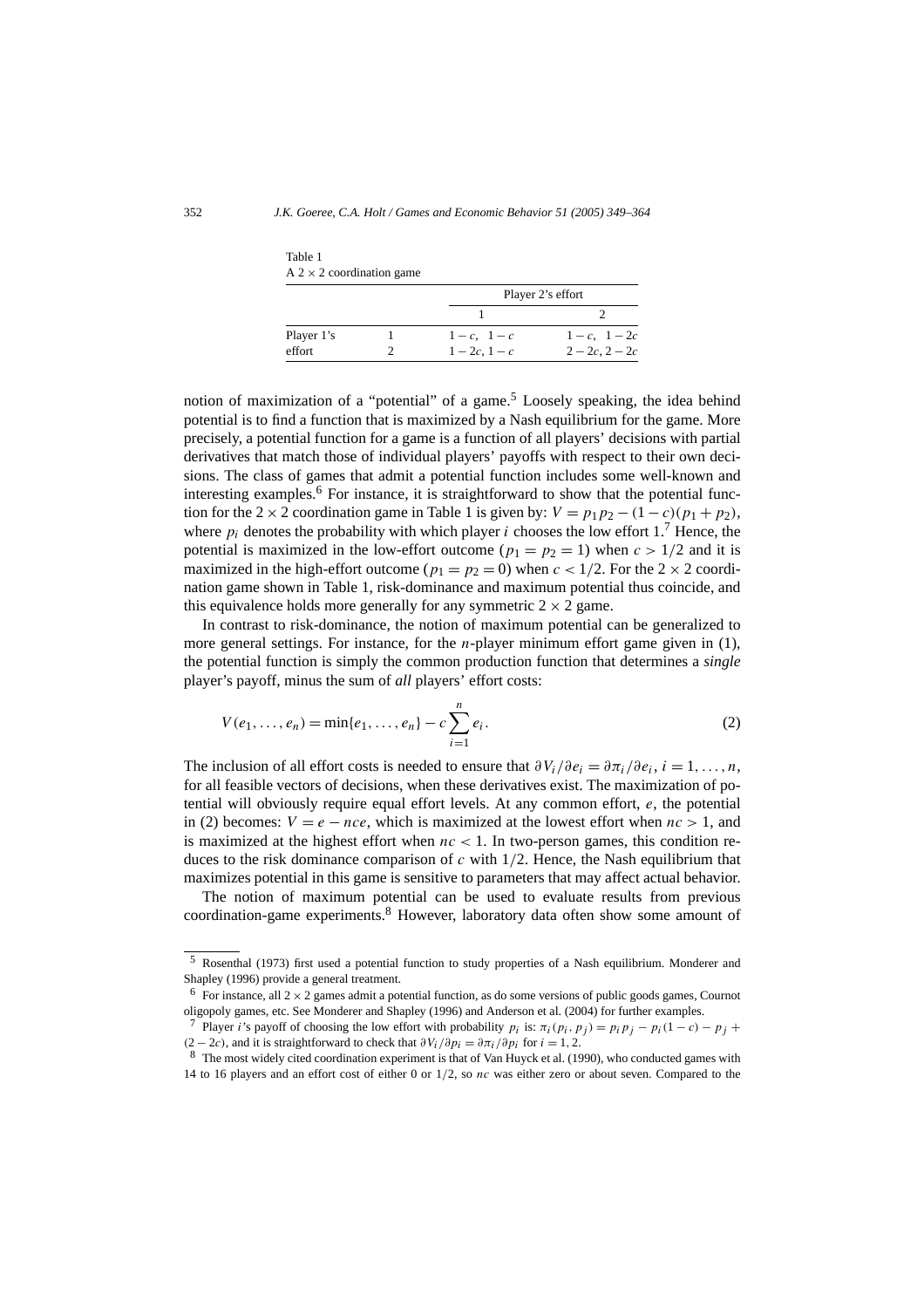"randomness," which cannot be explained by any deterministic theory of this type. We will use the idea of maximum "stochastic potential" and derive its implications for the parameters of the experiments reported below. We also explain its relationship with the logit quantal response equilibrium (McKelvey and Palfrey, 1995).

If a game has a potential function  $V$ , the stochastic potential is based on a consideration of probability distributions of decisions that determine the expected value of potential (Anderson et al., 2001). In particular, the stochastic potential for given distributions of players' decisions is the expected value of the ordinary potential, denoted  $E{V}$ . plus terms that will make the maximand sensitive to noise in the choice distributions. These terms that determine the value of dispersion correspond to the physical concept of "entropy." In the case of a continuous density function,  $f_i(e_i)$ , entropy is defined as  $-\int f_i \ln(f_i) \, de_i$ . The entropy for the system is the sum of the entropy terms for individual players' distributions, weighted by an error parameter  $\mu$ . Thus the stochastic potential is:  $E\{V\} - \mu \sum_i \int f_i \ln(f_i) \, de_i$ , where the sum is over all player indices and the integral is over the range of feasible effort choices. Since entropy is maximized by complete randomness (a uniform distribution of decisions), the distribution that maximizes expected potential plus  $\mu$  times entropy will be more dispersed as the error parameter increases. In the other limit as  $\mu \to 0$ , the entropy term becomes irrelevant and the maximization of stochastic potential becomes equivalent to the maximization of ordinary potential, which leads to a Nash equilibrium in this context. Thus the maximization of stochastic potential provides a generalization of Nash that is parameterized by an error parameter  $\mu$ .

For the case of a two-player minimum effort game, the expected value of the potential function in (2) contains a term that is the expected value of the minimum of two decisions. If player *i* uses a continuous choice density  $f_i(e_i)$ , with corresponding distribution function  $F_i(e_i)$ , then the distribution function for the minimum of the two efforts is:  $1 - (1 - F_1(e_1))(1 - F_2(e_2))$ . The stochastic potential,  $V_S$ , is calculated by adding weighted entropy terms to the expected value of the minimum and subtracting the expected effort costs:<sup>9</sup>

$$
V_S = \int_{\underline{e}}^{\overline{e}} \prod_{i=1}^{2} (1 - F_i(e)) de - c \sum_{i=1}^{2} \int_{\underline{e}}^{\overline{e}} (1 - F_i(e)) de
$$
  

$$
- \mu \sum_{i=1}^{2} \int_{\underline{e}}^{\overline{e}} f_i(e) \log(f_i(e)) de.
$$
 (3)

critical *nc* value of 1, these parameter choices appear rather extreme, which may explain why their data exhibit a huge shift in effort decisions. By the last round in the experiments in which  $nc = 0$ , almost all (96%) participants chose the highest possible effort, while over three-quarters chose the lowest possible effort when *nc* was around seven. One purpose of Van Huyck et al.'s experiment was to show that a Pareto-inferior outcome may arise in coordination games. Other experiments were conducted with 2 players, but the payoff parameters were such that *nc* exactly equaled the critical value 1, and, with a random matching protocol, the data showed a lot of variability.

<sup>9</sup> Recall that the expected value of a random variable with distribution function *F* can be written as the integral of  $1 - F$  (ignoring possible boundary terms that are independent of *F*).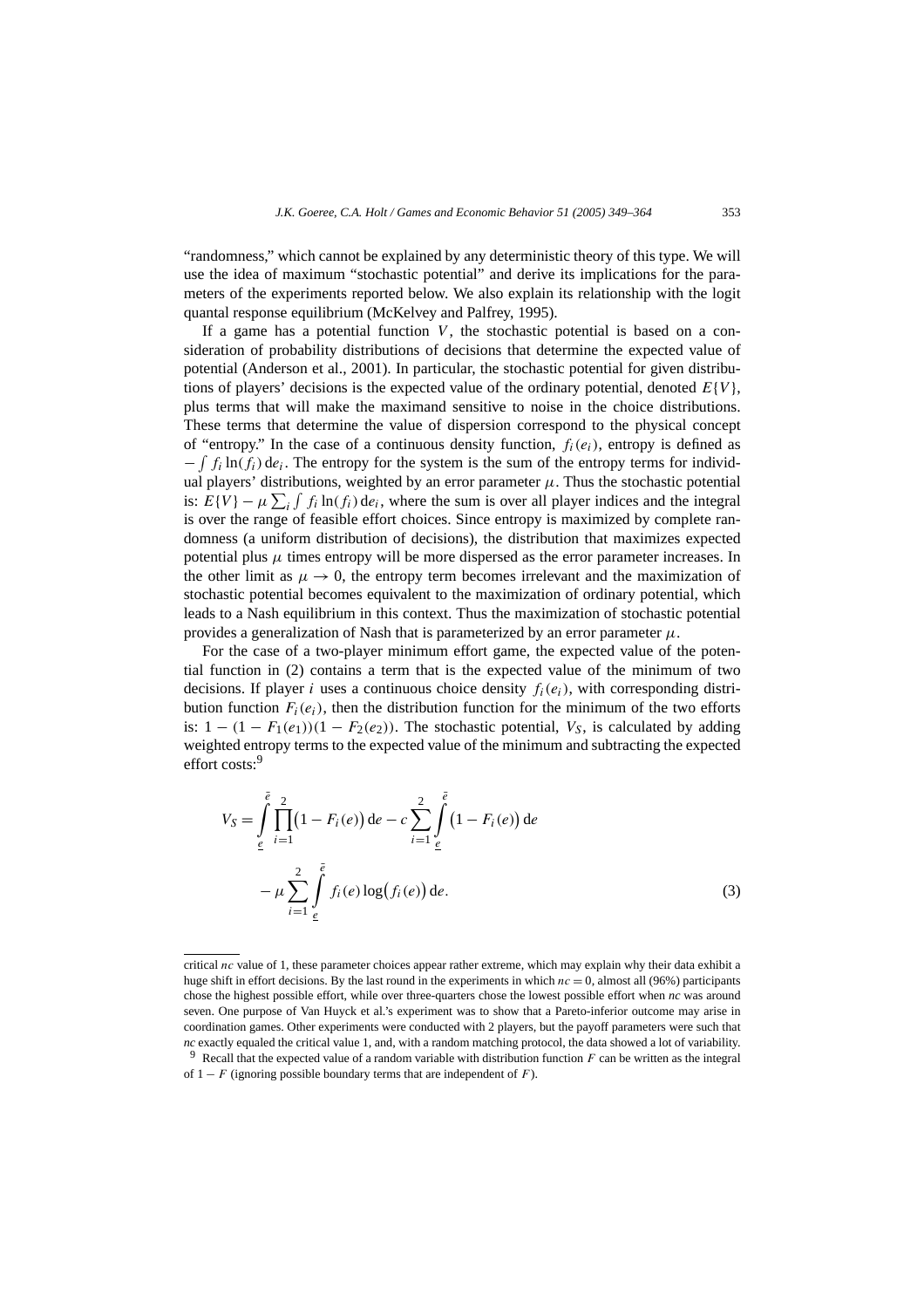Anderson et al. (2001) show that maximization of the stochastic potential requires symmetry across players, i.e.  $F_1(e) = F_2(e) = F(e)$ , as is the case without noise. Maximization of the stochastic potential with respect to the common distribution  $F(e)$  is a straightforward calculus-of-variations problem, and the necessary condition can be expressed:  $10$ 

$$
\mu f'(e) = f(e)(1 - F(e) - c),\tag{4}
$$

which is a differential equation in the common distribution function. Consider the intuition behind (4). If the other player is using an effort distribution,  $F(e)$ , then an increase in effort at *e* will raise the minimum with probability  $1 - F(e)$  and increase the cost at a rate *c*, so the  $1 - F(e) - c$  term is the derivative of the expected payoff with respect to one's own effort. It follows that (4) can also be written as a differential equation in the equilibrium density function:  $\mu f'(e) = \pi^{e'}(e) f(e)$ , which defines the continuous version of the "logit equilibrium" (McKelvey and Palfrey, 1995).<sup>11</sup> Anderson et al. (2001) show that a solution to (4) exists, is unique, and that an increase in the effort cost lowers efforts in the sense of first-degree stochastic dominance. Thus the prediction of this stochastic-potential approach is consistent with the intuitive notion that reductions in the effort cost will increase efforts, although not necessarily all the way to the maximum possible effort.

One final issue is how (boundedly rational) subjects are supposed to find the maximum of stochastic potential. In Anderson et al. (2004), we specify a continuous gradient-based adjustment process with Brownian motion, i.e. the time rate of change in a player's decision is equal to the slope of the expected payoff function (locally) plus a continuous-time normal random error. We show that any stable steady state of this process produces a distribution of decisions that maximizes stochastic potential (i.e. produces a logit equilibrium).<sup>12</sup>

## **3. Laboratory results for the two-person minimum effort game**

Contrary to the continuous nature of most real-world effort decisions, most coordination experiments conducted to date involved only a few possible effort choices. To gain realism, and to reduce the possibility of "extreme" behavior (i.e. boundary decisions), subjects in the experiments reported here choose from a *continuous* interval: [110, 170]. We chose this

<sup>&</sup>lt;sup>10</sup> Recall that the Euler condition for maximizing  $\int I(F, f, x) dx$  is:  $\delta I/\delta F = \partial I/\partial F - d/dx \{\partial I/\partial f\} = 0$ , or in the present context:  $-2(1 - F) + 2c + 2 d/dx$  {*µ* + *µ* ln *f*} = −2(1 − *F* − *c*) + 2*µf'* /*f* = 0, where *f'* denotes the derivative of the density function. This result can be rearranged to obtain the expression in (4).

 $11$  The correspondence between this differential equation and the logit equilibrium can be seen by integration to express the density  $f(e)$  as proportional to  $\exp(\pi^e(e)/\mu)$ .

 $12$  The concepts of logit equilibrium and maximization of stochastic potential differ in a subtle way. In particular, the variational condition in (4) is a first-order condition, and therefore, a logit equilibrium may be a local minimum of the stochastic potential. Anderson et al. (2004) show that local minima are unstable for a dynamic gradientbased adjustment process with Brownian motion, whereas local maxima are stable. Since we have proved that the logit equilibrium is unique for this game (Anderson et al., 2001), it is globally stable for the evolutionary adjustment process. Incidentally, the noisy evolutionary adjustment process explains the symmetric adjustment patterns in Fig. 2 (see Goeree and Holt, 1999). It is worth noting that there is a one-to-one correspondence between logit equilibria and extreme points of stochastic potential, whereas this equivalence does not hold for the twin concepts of the Nash equilibrium and (deterministic) potential. For example, there is a continuum of Nash equilibria for the coordination game, but only one maximizes potential when  $cn \neq 1/2$ .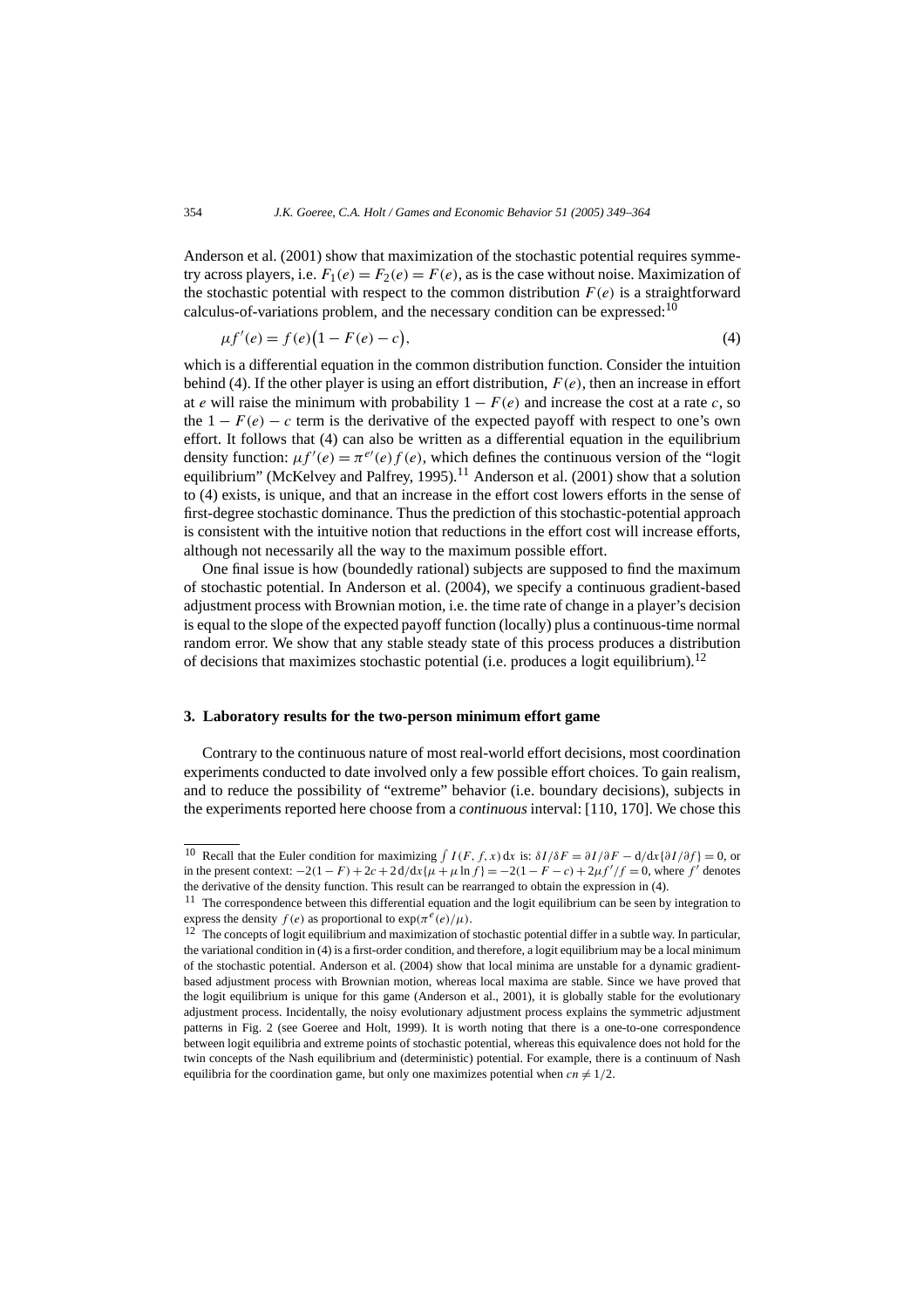particular range with the objective of avoiding a highly focal number like 50 or 100, and we did not want 150 to be at the midpoint of the range. (Although focalness plays no role in our theory, we believe that it can be important, especially in coordination games.)<sup>13</sup> Given the knife-edge properties of  $c = 1/2$  for two-person coordination games, we conducted one treatment with  $c = 1/4$  and another with  $c = 3/4$ . As noted above, this change does not alter the predictions of theories based on best responses to others' decisions, e.g. purestrategy Nash equilibria.

The experimental design involved six sessions, each with 10 student subjects recruited from undergraduate economics classes at the University of Virginia. No subject had previously participated in a coordination game. Upon arrival, participants were seated in visually isolated booths. We began by reading the instructions.<sup>14</sup> The payoffs were explained in words and with symbols, e.g.: "you will receive a penny amount that equals the minimum of the two efforts chosen, minus the cost of your own effort, which is 0.25 times your own effort choice." There were no numerical examples in the instructions, in order to avoid focal suggestions. Questions were asked and answered privately to avoid suggestive statements.

Subjects were told that there would be 10 periods of random pairings. At the start of each period, subjects were prompted to choose effort levels. Effort choices were restricted to the interval [110, 170], with fractional efforts allowed, which they could select by using decimal points. Subjects were then randomly matched and each person was informed privately about own earnings and the "other person's decision." The process took about one hour.<sup>15</sup>

Three sessions were conducted under the high-cost treatment  $(c = 3/4)$  and three under the low-cost treatment  $(c = 1/4)$ .<sup>16</sup> The period-by-period averages for each session are shown as thin lines in Fig. 1, and the averages for all sessions in each treatment are shown as thick lines. The data exhibit a couple of interesting features. First, the averages of all sessions begin near the midpoint of the range of feasible effort choices on the vertical axis.

Figure 2 shows the histograms of the effort decisions in the first and in the last three periods for the high-cost treatment (light) and low-cost treatment (dark). The null hypothesis that the initial distributions are equal cannot be rejected at the 5 percent level using a standard Kolmogorov–Smirnov test.<sup>17</sup> Second, even though all sessions start out similarly, a clear separation is apparent by the fifth period. For later periods, the null hypothesis

<sup>13</sup> Furthermore, this choice facilitates the comparison of our results with those of Van Huyck et al. (1990) who let subjects choose integer effort levels that ranged from 1 to 7.

<sup>14</sup> See http://www.people.virginia.edu/~cah2k/datapage.html for the instructions and data.

<sup>&</sup>lt;sup>15</sup> The instructions stated that the 10 periods of random matching would be followed by "a different experiment." In fact, these two-person coordination games were followed by a series of 6–9 one-period games of chicken, matching pennies, etc.

<sup>&</sup>lt;sup>16</sup> This created somewhat of a dilemma, since earnings are much lower under the high-cost treatment. We dealt with this issue by increasing the fixed payment from the customary level of \$6 to a level, \$12, that would ensure reasonable earnings for the first hour, even for the high-cost treatment. (The \$6 initial payment was used in session 1, with the low-effort-cost treatment, but the higher initial payment was used in all subsequent sessions.) Including the fixed payment, most subjects' earnings were in the \$7 to \$9 range in 0.25 treatment, and in the \$16 to \$18 range in the 0.75 treatment. These earnings were augmented in the one-period games that followed.

<sup>&</sup>lt;sup>17</sup> Furthermore, comparing the empirical distribution functions with a uniform distribution results in a Kolmogorov–Smirnov statistic of 0.2 for both treatments, while the critical value is 0.22 for a sample size of 30 and a confidence level of 10 percent. Hence, the null hypothesis that the first-period empirical distributions are equal to a uniform distribution for the two treatments cannot be rejected at the 10% level.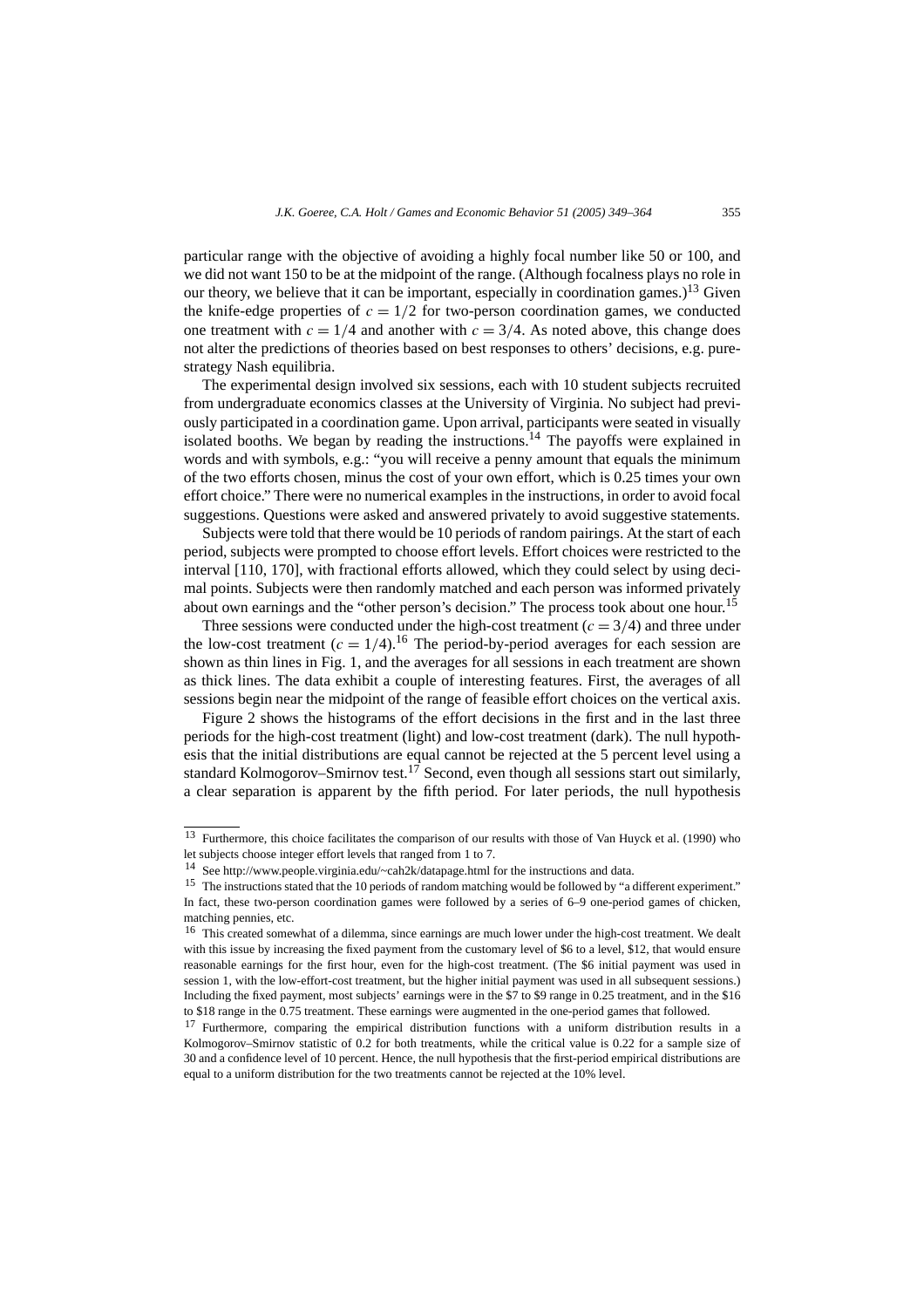

Fig. 1. A coordination game: average effort decisions by period. *Key*: Fine lines are session averages. Bold lines are averages across all sessions in a treatment.



Fig. 2. Effort choice frequencies in period 1 (top) and periods 8–10 (bottom). *Key*: Light bars correspond to high effort cost, dark bars correspond to low effort cost.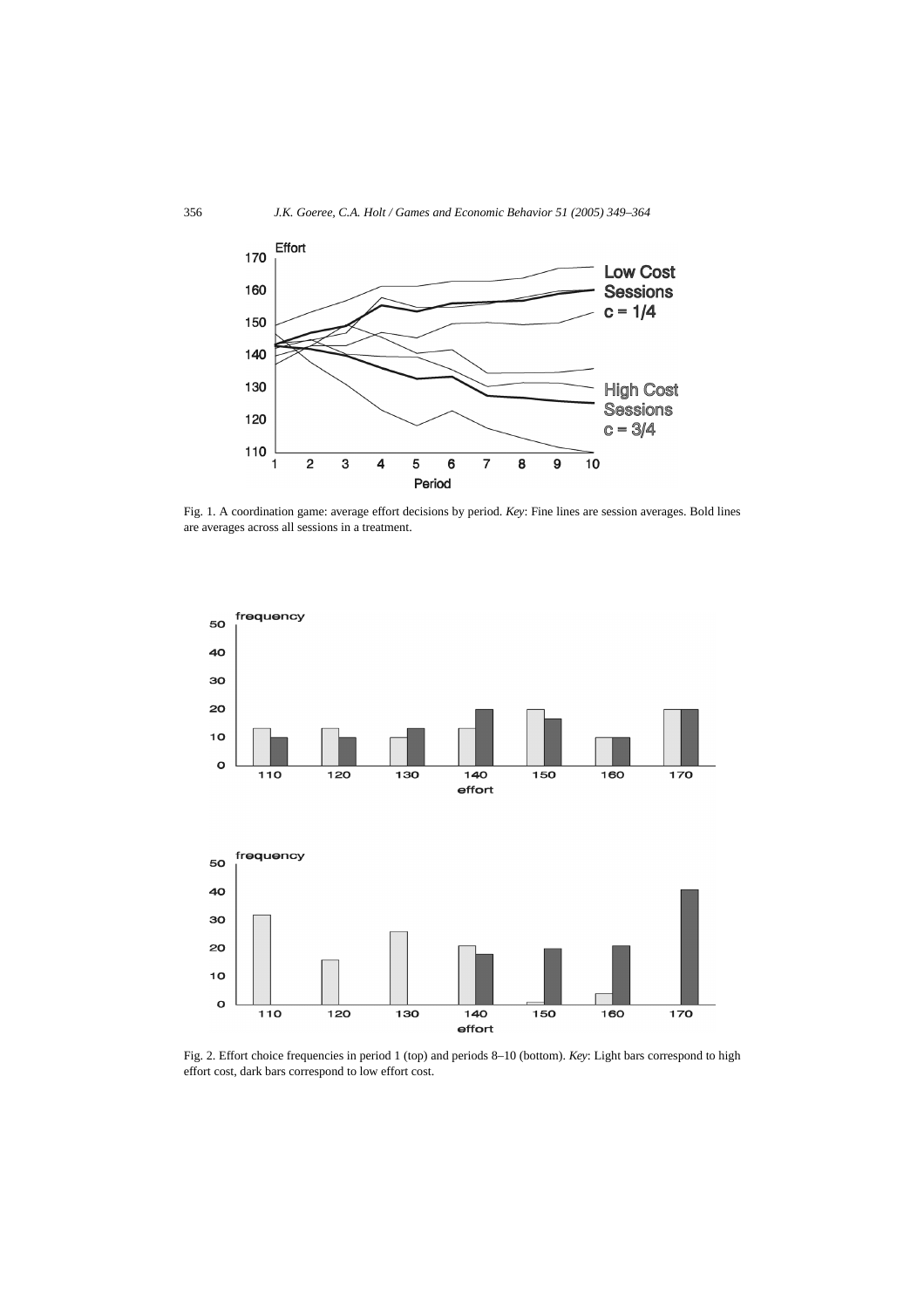

Fig. 3. Average efforts for two sessions with twenty periods.

of no treatment effect can be rejected at the 5 percent level of significance using a nonparametric test.18 In the last three periods, all decisions in the low-cost sessions are above the midpoint (140), while almost all decisions are below the midpoint with a high cost, as shown in Fig. 2. Finally, the average effort trajectories seem to spread symmetrically around the midpoint: the upward trend for the three low-effort-cost sessions is reflected by an essentially symmetric downward trend for the three high-effort-cost sessions.

A casual impression that one might get from Fig. 1 is that the data have not fully converged by period 10. In particular, there may be some tendency for data averages to move closer to the boundaries with more periods. To test this conjecture, we ran two additional sessions that lasted for twenty periods. The procedures used for these new sessions were somewhat different because we used computerized interactions to save time. The average effort levels by period are shown in Fig. 3. Note that there is no tendency to move towards the boundaries after periods 6 to 7. If anything, these two sessions most resemble the least extreme sessions in Fig. 1 (i.e. the two sessions with data averages closest to the midpoint 140).

#### **4. Minimum and median-effort experiments with three players**

Past research on coordination games seems to suggest that two is the critical number of players for efficient coordination. For instance, in the minimum-effort coordination exper-

<sup>&</sup>lt;sup>18</sup> The intuition behind the test is clear. There are "six-take-three" = 20 possible ways that the effort averages could have been ranked, and of these the most extreme ranking was observed, with all three low-*c* sessions having the highest ranks. The probability of this outcome under the null is, therefore,  $1/20 = 0.05$ .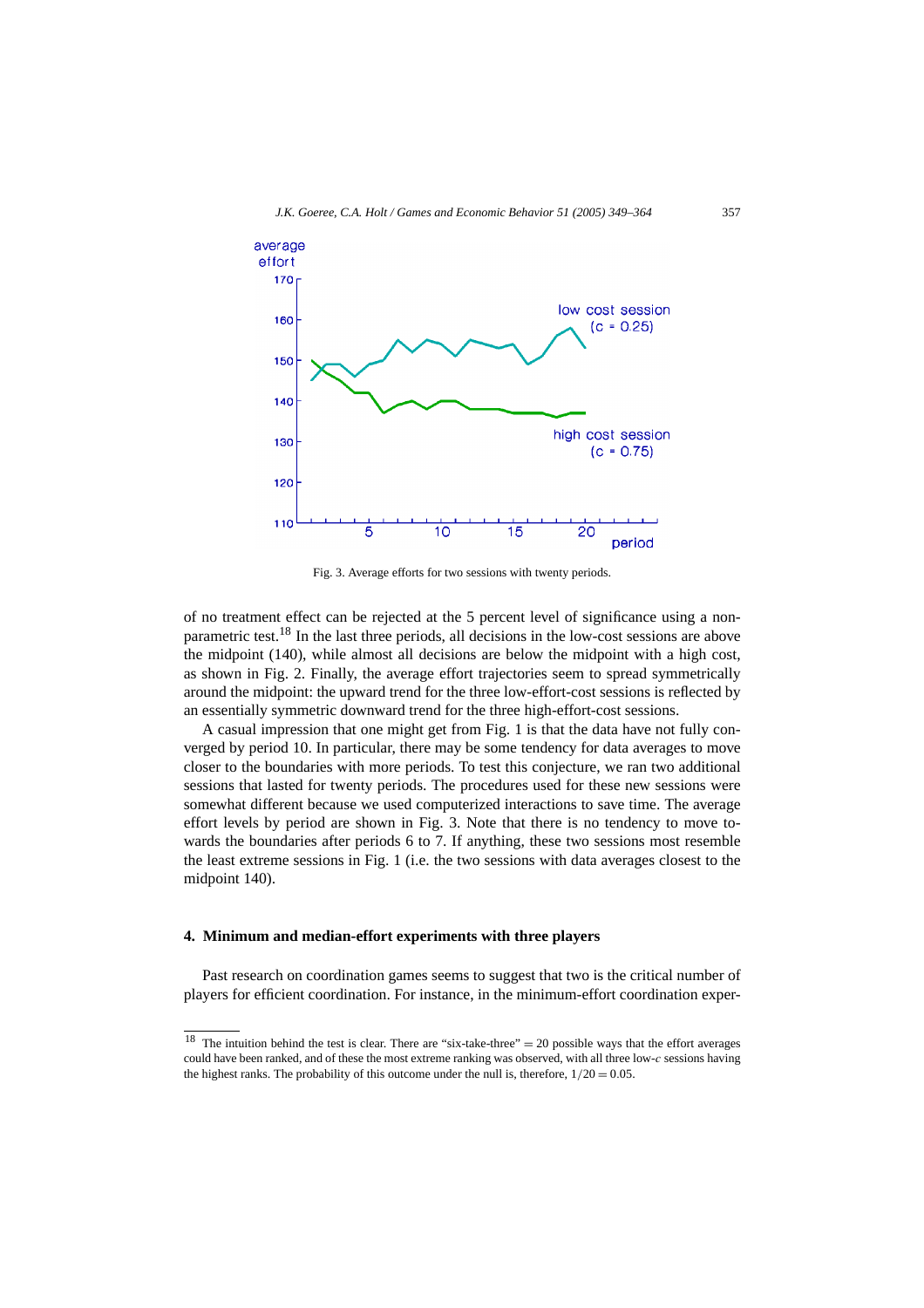iments of Knez and Camerer (1994), coordination gets steadily worse with larger groups and the biggest decrease in efficiency occurs when going from two to three players. Their explanation is that with more than two players, beliefs about others' behavior become ambiguous: while two players only have to worry about each others' beliefs about one another, the introduction of additional players forces everyone to think about beliefs opponents have about others.

Knez and Camerer's observation pertains to  $c = 1/2$ , in which case moving from two to three players is an important step. The concept of maximizing potential generalizes their intuition to group sizes larger than two: depending on the value of *nc*, average effort levels may be either low or high with two players (see Fig. 1), and the same is true for three (or more) players. To test this prediction, we ran two new minimum-effort coordination sessions, now with cohorts of twelve subjects being randomly matched in groups of three. The effort-cost was 1*/*2 in the high-cost treatment and 1*/*10 and in the low-cost treatment, so that *nc* is greater than 1 in the high-cost treatment and less than one in the low-cost treatment.<sup>19</sup> The period-by-period average effort levels for both treatments are shown in Fig. 4. Both sessions start out at the same level, which falls in the same range (between 140 and 150) as in the sessions with random pairings. As predicted, however, average effort levels in the high-cost session fall while average effort levels rise in the low-cost session.

Another characteristic of coordination experiments done to date is that when payoffs are determined by the *median* effort, the dynamics exhibit strong history-dependence: i.e. final outcomes are largely determined by initial play (Van Huyck et al., 1991). In all of the twelve sessions that they report, the median choice remained the same in each period and the final outcome was completely determined by first-period play. In addition, sub-



Fig. 4. A three-person minimum-effort coordination game: average effort decisions. *Key*: Averages by period for  $c = 1/10$  (top) and  $c = 1/2$  (bottom).

<sup>&</sup>lt;sup>19</sup> We would liked to have set  $c = 1/6$  (instead of  $c = 1/10$ ) in the low-cost treatment to preserve symmetry around  $nc = 1$ , but we felt that, since the experiments were done by hand, this would complicate payoff calculations too much and slow down the experiments (especially since effort choices could be any fractional amount).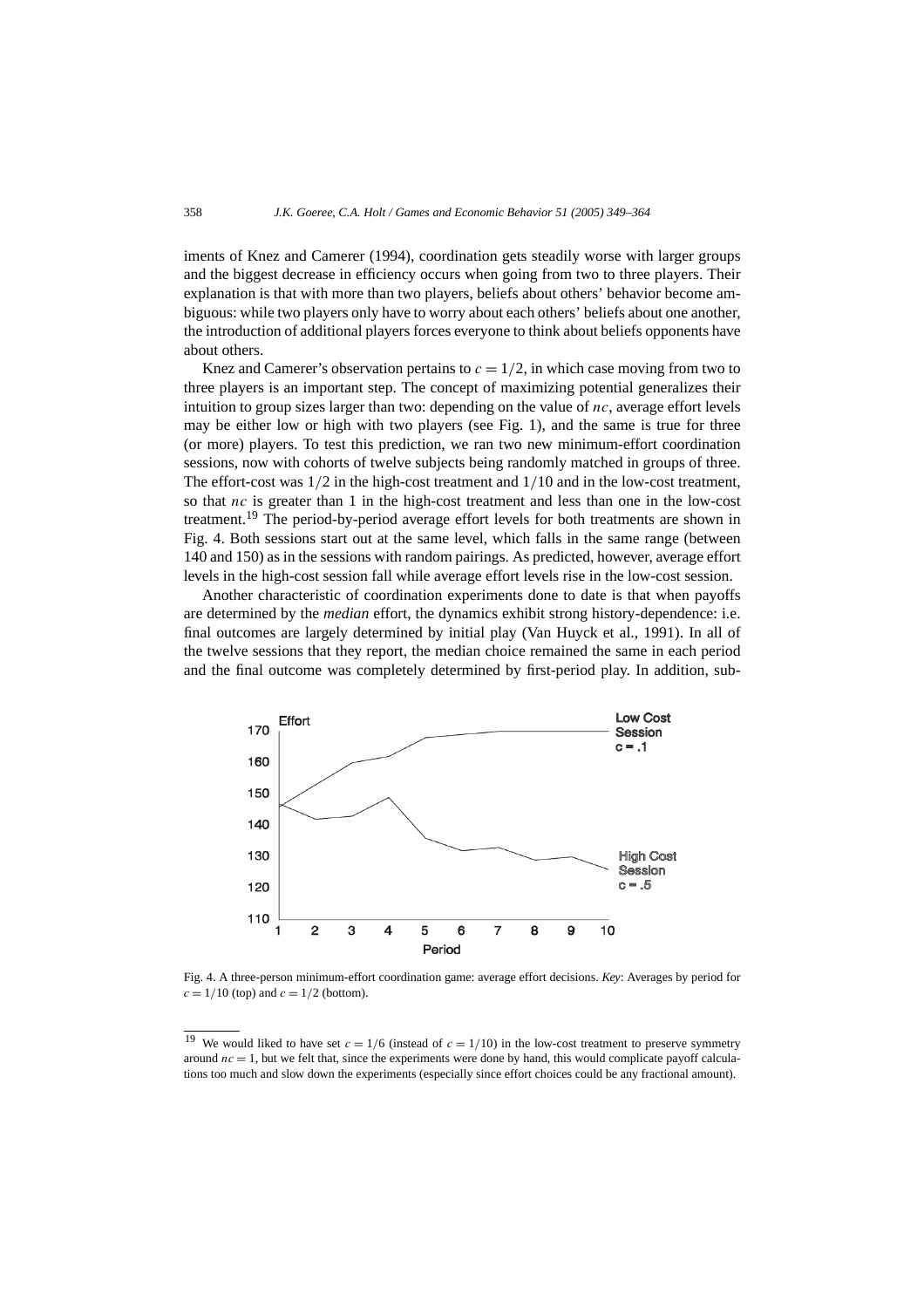jects' behavior showed little variation over time, in contrast with the adjustment patterns in minimum-effort games (see also Crawford, 1995).

The payoff structure of Van Huyck et al. (1991) differs from (1) in two ways. The minimum of all efforts is replaced by the median, and, more importantly, a cost is added that is quadratic in the distance between a player's effort and the median of all effort choices. The latter change may have an effect on behavior and could be part of the reason why the data show such strong history-dependence. We will consider a three-person median-effort coordination game with a payoff structure that is more closely related to (1) and that admits a potential. In particular, all three players receive the median, or middle, effort choice minus the cost of their own effort:  $\pi_i(e_1, e_2, e_3)$  = median $\{e_1, e_2, e_3\}$  – *ce<sub>i</sub>*, with *c* the effort-cost parameter.

As before, the potential function is simply the common production function that determines a *single* player's payoff, minus the sum of *all* players' effort costs:

$$
V(e_1, ..., e_n) = \text{median}\{e_1, ..., e_n\} - c \sum_{i=1}^n e_i.
$$
 (5)

In contrast to the minimum-effort game, there is no symmetric pure-strategy equilibrium that maximizes (5): if all three players choose a common effort level,  $e > e$ , one player could lower the total costs by deviating to the lowest possible effort *e* without affecting the median. Instead the (expected) potential is maximized by the Nash mixed-strategy equilibrium in which players pick the *lowest* effort, *e*, with probability  $p^*$  and the highest effort,  $\bar{e}$ , with probability  $1 - p^*$ . A straightforward calculation shows that  $p^* = (1 - (1 - 2c)^{1/2})/2$ for  $c \leq 3/8$  and  $p^* = 1$  otherwise.<sup>20,21</sup> Of course, introducing noise via the stochastic potential function yields less extreme and more continuous comparative statics. In the next section, we compare point predictions that follow from maximizing stochastic potential using a noise parameter estimated out-of-sample.

We conducted four sessions with median-effort-based payoffs, using effort-cost parameters of  $c = 0.1$ ,  $c = 0.4$  (2 sessions), and  $c = 0.6$ , respectively. Figure 5 shows the periodby-period averages for each treatment. Average efforts start at roughly the same level, but rise in the session with the lowest effort cost and fall in the one with the highest cost. The sessions with the intermediate effort cost have relatively flat trajectories, which is consistent with history-dependence, but the final effort levels for all sessions are inversely related

<sup>&</sup>lt;sup>20</sup> When players choose  $\underline{e}$  with probability *p* and  $\overline{e}$  with probability 1 − *p*, the potential is given by:  $V(p)$  =  $p^3e(1-3c) + 3p^2(1-p)(e(1-2c) + c\bar{e}) + 3p(1-p)^2(\bar{e}(1-2c) + ce) + (1-p)^3\bar{e}(1-3c)$ . The first-order condition for maximization yields a quadratic equation,  $2p(1-p) = c$ , that is solved by  $p^* = (1 - (1 - 2c)^{1/2})/2$ . Note that when the others choose *e* with probability  $p^*$  and  $\bar{e}$  with probability  $1 - p^*$ , a player's expected payoff of choosing an effort level, *e*, becomes:  $\pi^e(e) = (p^*)^2 \frac{e}{e} + 2p^*(1 - p^*)e + (1 - p^*)^2 \frac{e}{e} - ce$ , which is independent of *e* since  $p^*$  solves  $2p^*(1 - p^*) = c$ . So choosing *e* with probability *p* and  $\bar{e}$  with probability 1 − *p*, constitutes a symmetric mixed-strategy Nash equilibrium. The potential evaluated at  $p^*$  is  $V(p^*)$  =  $(1-3c)(\bar{e}+\underline{e})/2 + (1-2c)^{3/2}(\bar{e}-\underline{e})/2$ , which is only greater than or equal to  $\underline{e}(1-3c)$  when  $c \le 3/8$ . So the potential is maximized at  $p^* = (1 - (1 - 2c)^{1/2})/2$  when  $c \leq 3/8$  and at  $p^* = 1$  when  $c > 3/8$ .

<sup>21</sup> This median-effort game has a continuum of asymmetric Pareto-ranked Nash equilibria in which two players choose a common effort level, *e*, and the third player chooses the lowest possible effort *e*. Such asymmetric outcomes are unlikely to be observed when players are randomly matched and drawn from the same pool.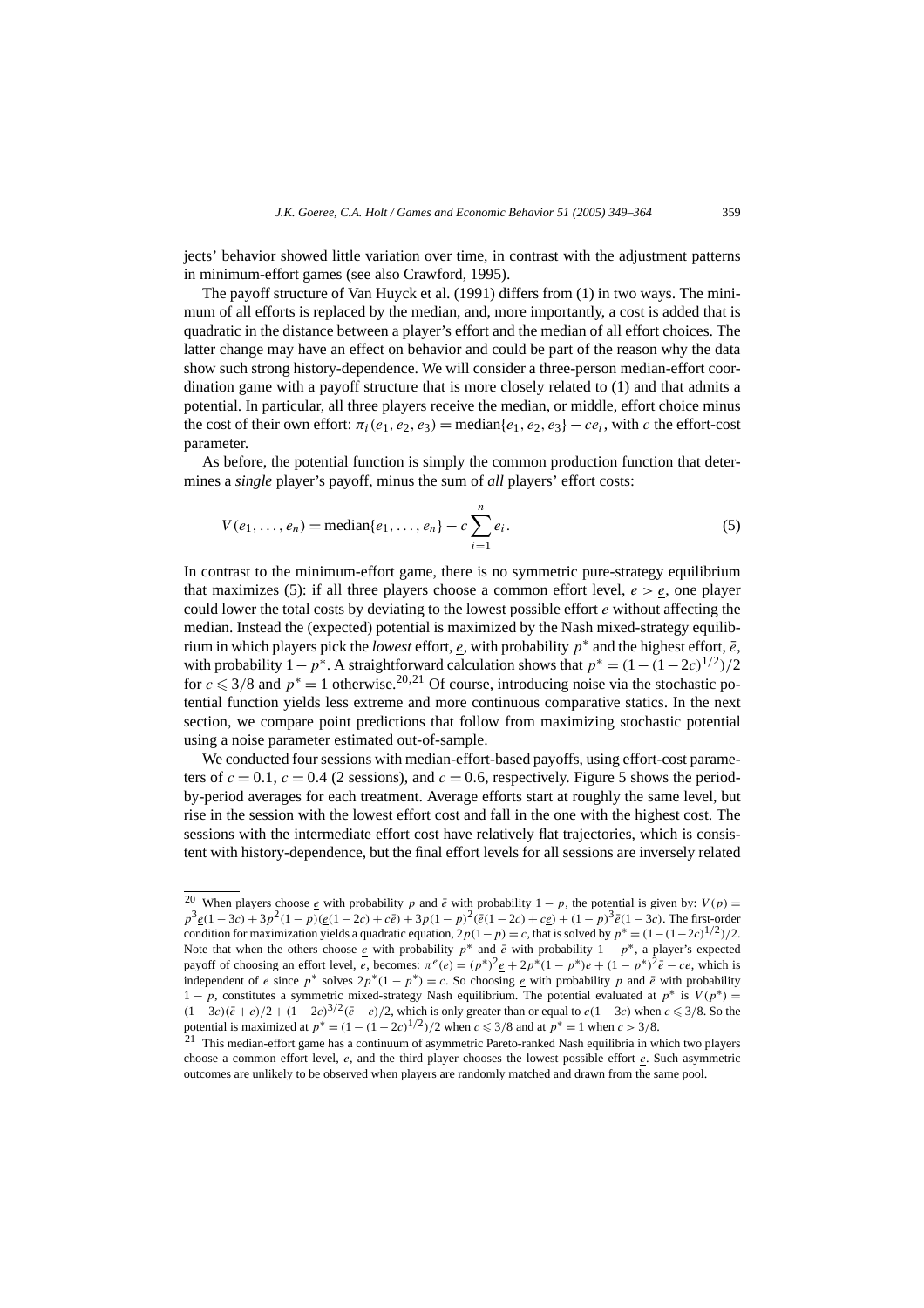

Fig. 5. A median-effort coordination game: average effort decisions. *Key*: Averages by period for  $c = 0.1$  (top),  $c = 0.4$  (middle), and  $c = 0.6$  (bottom).

to *c*. For later periods, the null hypothesis that the product *c* has no treatment effect can be rejected at the 10 percent level of significance using a non-parametric test.<sup>22</sup>

#### **5. Estimation of the logit equilibrium model**

We used data from the two-person minimum-effort coordination-game experiment to estimate the equilibrium model in (4) directly, by dividing the interval [110, 170] into one-cent intervals and replacing the density function in  $(4)$  with probabilities.<sup>23</sup> Thus  $(4)$ becomes a set of simultaneous equations that determine the equilibrium probabilities for each effort level, and for a given value of  $\mu$  the equations in (4) can be solved using numerical methods. The likelihood is the product of the calculated probabilities of the decisions actually observed and is maximized by iterating over  $\mu$ . This yields an estimated value of  $\mu = 7.4(0.5)$ , with the standard error in parentheses.<sup>24</sup>

Table 2 summarizes the data and logit predictions for the two-person minimum effort experiment. It shows the average effort levels (standard deviations) in the final three periods by session and pooled over all three sessions in each treatment. For both values of the effort cost, two of the three session averages are within one standard deviation of the average predicted by the logit equilibrium that maximizes stochastic potential for the estimated  $\mu = 7.4$ . There are, however, unexplained differences between different sessions in the same treatment (cohort effects). Consider, for instance, session 2 of the high-cost treat-

<sup>22</sup> There are 24 possible ways that the effort averages could have been ranked, and of these only two rankings are as extreme as the one observed. The probability of this outcome under the null is, therefore, 2*/*24 = 0*.*09.

<sup>&</sup>lt;sup>23</sup> Clearly, the data show some systematic time patterns in the early periods, which is why we only used the last three periods to estimate the equilibrium value of  $\mu$ .

<sup>&</sup>lt;sup>24</sup> We did the estimation for sessions 1–6. We did not include session 7 and 8 (with 20 periods) in this estimation because of procedural differences and in particular computerization, which makes these sessions less comparable to the three-person game experiments.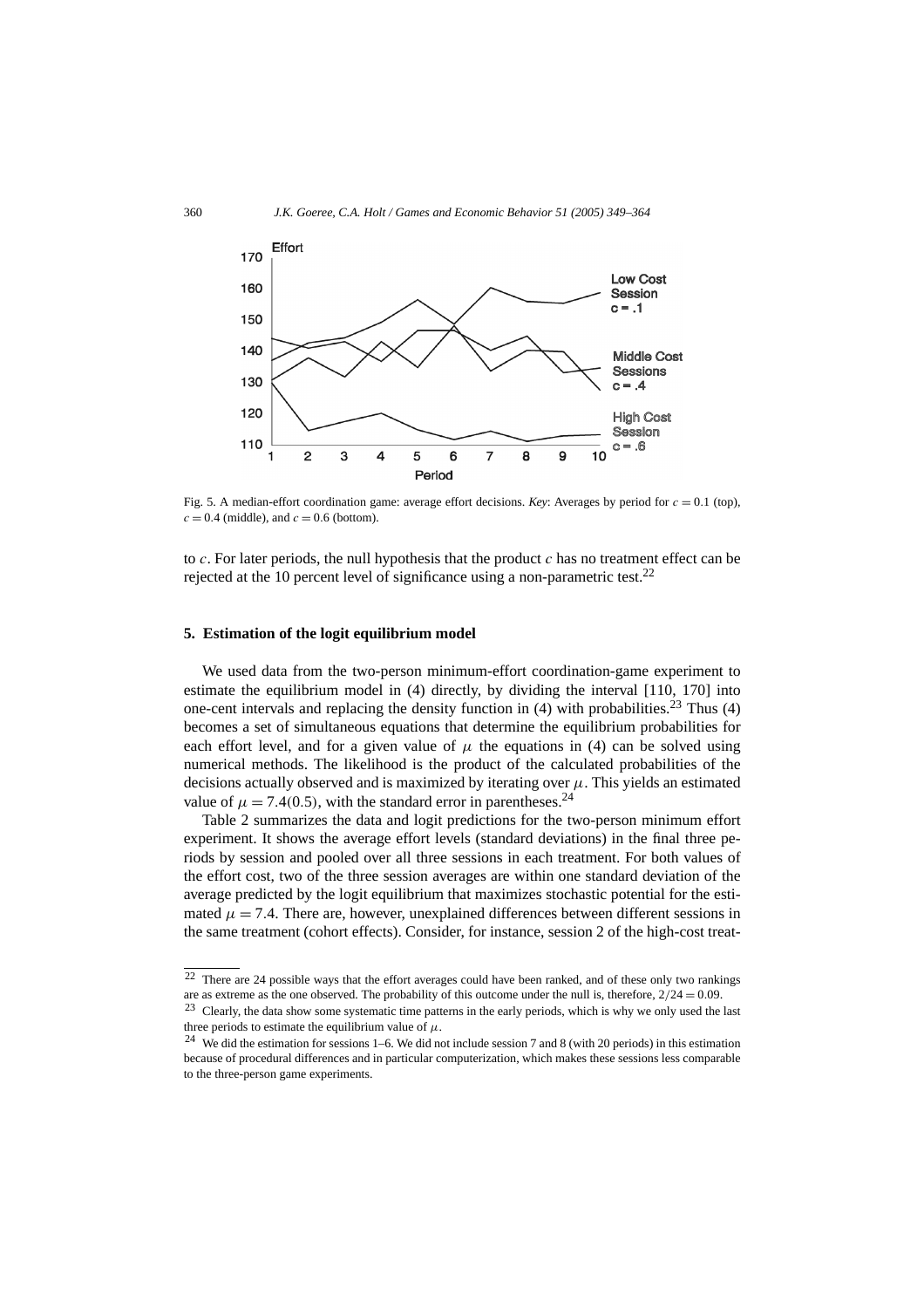|                       | First session | Second session | Third session | Pooled  | Logit equilibrium |
|-----------------------|---------------|----------------|---------------|---------|-------------------|
| Low cost $(c = 1/4)$  | 151 (10)      | 166(5)         | 159(12)       | 159(11) | 154 (12)          |
| High cost $(c = 3/4)$ | 131 (11)      | 112(5)         | 135(11)       | 126(14) | 126(12)           |

Table 2 Average effort levels in periods 8–10 (standard deviations)

ment, in which initial behavior in the first three periods is more extreme than in the other high-cost sessions. Subsequent effort choices are lower and gravitate towards the lower boundary 110, presumably because beliefs are more pessimistic. This history-dependence is not picked up by equilibrium models such as the one implied by maximizing stochastic potential. Nevertheless, the predictions that follow from maximizing stochastic potential are remarkably accurate when we aggregate the sessions in the same treatment. The averages for the two treatments end up at about 126 (14) for the high-cost treatment and at 159 (11) for the low-cost treatment, which is only slightly more extreme than the stochastic potential predictions of 126 (12) and 154 (12) based on the estimated error parameter.

Next, consider the three-person minimum effort game. In order to get an ex ante prediction for the average effort levels in the final periods, we shall use  $\mu = 7.4$ , which was estimated from the two-person experiment. The population density that maximizes the stochastic potential is characterized by the three-person generalization of Eq. (4):

$$
\mu f'(e) = f(e) \big( \big( 1 - F(e) \big)^2 - c \big). \tag{6}
$$

Equation (6) can be derived as follows. Recall that, in general, the condition for stochastic potential maximization is given by the logit-equilibrium condition:  $\mu f'(e) = \pi^{e'}(e) f(e)$ . An increase in effort raises costs at a rate *c* and results in a higher minimum effort only if the others' efforts are higher, which occurs with probability  $(1 - F)^2$ . Hence marginal payoffs are:  $\pi^{e'} = (1 - F)^2 - c$ , which together with the logit condition yields (6). Using the estimated value of 7.4 for the error parameter, (6) can be solved numerically and the resulting predictions for the average effort levels are: 154 for  $c = 1/10$  and 129 for  $c = 1/2$ , with a standard deviation of 8 in each case. The average efforts for the high-cost session end up quite close to the logit predictions. The low-cost session, however, provides an example of "lock-in dynamics": there is no more residual noise and behavior gets stuck at the upper boundary after period 7.

Finally, consider the three-person median game. Since subjects have no method of coordinating on asymmetric effort distributions when they are randomly matched and drawn from the same pool, it seems sensible to characterize the entire population of players by a common distribution function *F*, with corresponding density *f* . The marginal payoff function can be derived in the same manner as above. An increase in effort raises costs at a rate *c* and affects the median only if one of the other players is choosing a higher effort level and the other a lower effort level, which happens with probability  $2F(1 - F)$ . Hence, the condition for maximum stochastic potential becomes:

$$
\mu f'(e) = f(e)(2F(e)(1 - F(e)) - c). \tag{7}
$$

The predictions for the final-period average effort levels that follow from (7) (again with  $\mu = 7.4$ ) are: 150 for  $c = 0.1$ , 140 for  $c = 0.4$ , and 130 for  $c = 0.6$  with a standard deviation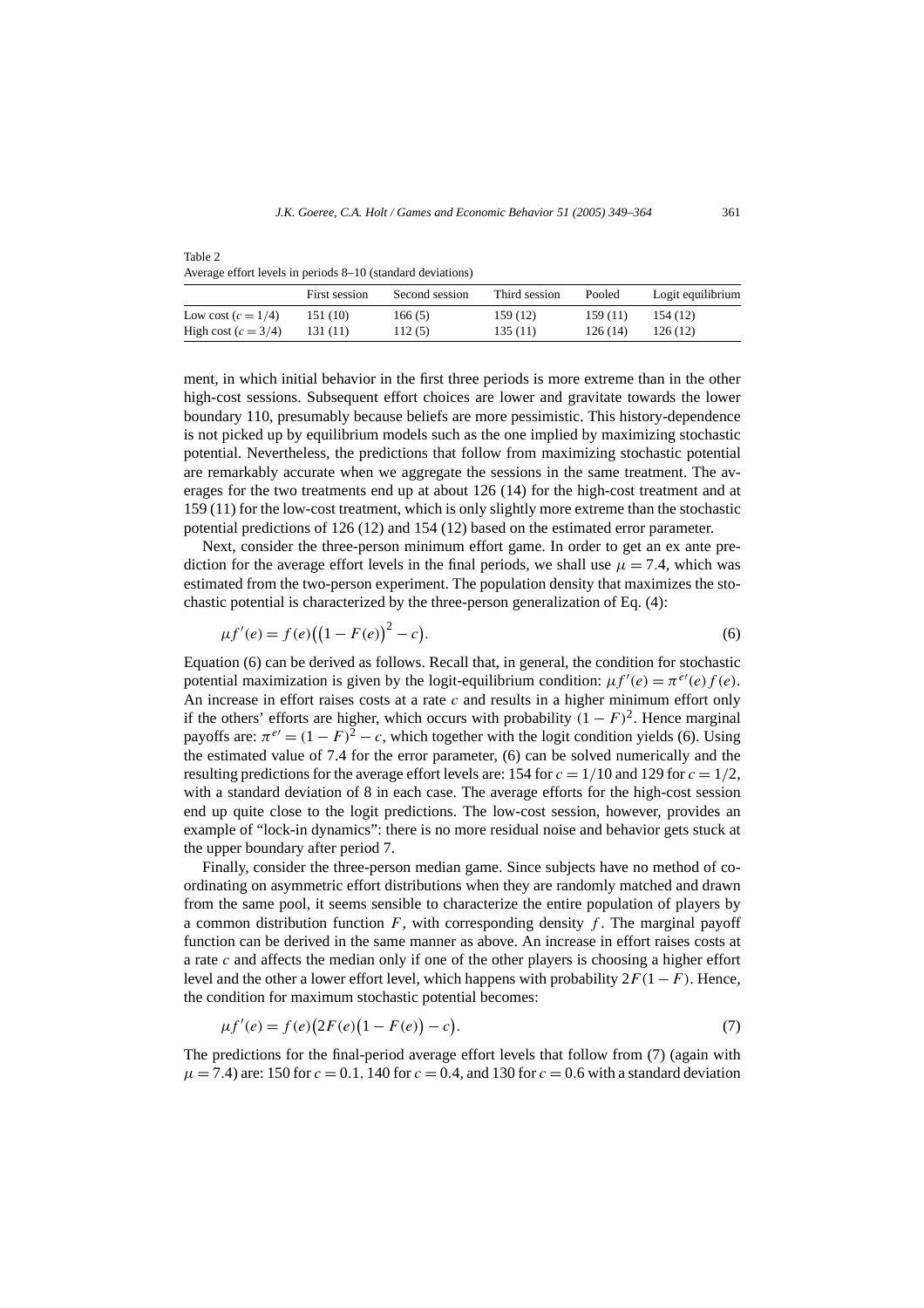of 8 in each case. The observed average efforts in the last three periods for these sessions were 157 ( $c = 0.1$ ), 136 and 138 ( $c = 0.4$ ), and 113 ( $c = 0.6$ ), respectively. There are some deviations from the theoretical predictions, and in the low-cost sessions behavior might have "locked in" at the upper boundary with more repetition (as it did in the three-person minimum-effort game, see Fig. 4). However, the overall pattern is tracked fairly well and the comparative statics predictions that follow from maximizing stochastic potential are borne out by the data. $25$ 

#### **6. Conclusion**

Coordination games are of interest to both macroeconomists and microeconomists because the presence of multiple, Pareto-ranked Nash equilibria raises the possibility of failure to coordinate on a "good" outcome. One direction of research has been to devise and study mechanisms that facilitate profitable coordination. In addition, theorists have studied coordination games extensively because the presence of multiple equilibria provides a useful platform for the analysis of strategic behavior. Not surprisingly, data from past coordination experiments have provided a rich testing ground for theoretical advances, and the original Van Huyck et al.'s (1990) experiments are some of the most widely cited in the experimental economics literature. This paper reports a new set of experimental data generated by changes in the economic variables, e.g. effort cost, which should affect the likelihood of successful coordination. These new experiments were designed in light of some recent theoretical advances in the analysis of equilibrium and dynamics with noisy behavior, and one objective of this paper is to add a new set of stylized facts to guide current theoretical work that is proceeding in several different and potentially promising directions.

A second purpose of this paper is to shed light on how the well-known notion of "risk dominance" in  $2 \times 2$  games might be generalized. In the continuous minimum-effort game, a unilateral increase in effort above some common level will reduce one's payoff by *c* per unit effort, whereas a unilateral one-unit decrease in effort will reduce payoff by 1−*c*, since the minimum effort is reduced by 1. Thus any common effort level is a Nash equilibrium, but intuition suggests that the average effort levels should depend on the relative losses from over-shooting or under-shooting the other's effort, i.e. on whether *c* is greater than or less than 1*/*2. Risk dominance uses these "deviation losses" to predict which outcome will occur in a two-decision game. One way to generalize risk dominance to economic situations with a continuum of decisions is to consider the equilibrium that maximizes a "potential function." In the two-person coordination game, this procedure selects the equilibrium with the highest possible effort when  $c < 1/2$  and with the lowest possible effort when  $c > 1/2$ . This paper presents the results of a laboratory experiment using effort

<sup>&</sup>lt;sup>25</sup> As noted above, the mixed-strategy Nash prediction for the median game involves randomizing between the lowest and highest possible effort level when  $c = 0.4$ . The effect of adding noise is to produce a bi-modal density function with considerable mass near the boundaries. This bi-modal pattern is corroborated by the data for the two sessions with  $c = 0.4$ . In the final three periods of these sessions, about two thirds (35 out of 54) of the effort choices were within 10 of the upper and lower boundary.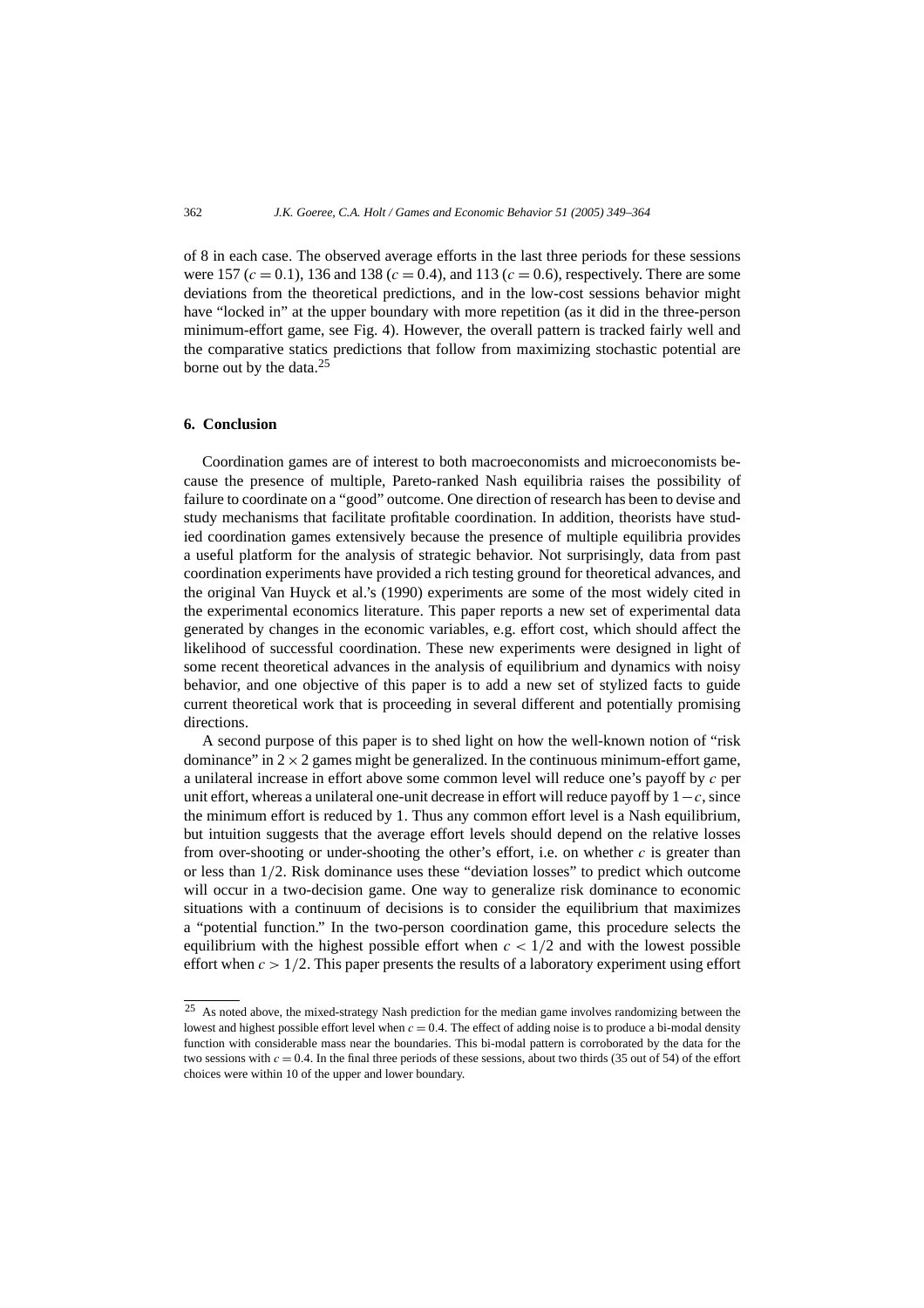cost parameters of 1*/*4 and 3*/*4. The effort-cost treatment separates the data nicely, with symmetric increases for low effort costs and decreases for high effort costs, as shown by the dark lines in Fig. 1 that track the average efforts by treatment for each period.

The data clearly show some degree of randomness, reflecting noisy response to asymmetries in deviation losses. To capture this randomness, we use a "stochastic potential" function which includes an entropy term that is weighted by an estimated error parameter. The intuition for stochastic potential is that it will be maximized by gradient-based adjustments subject to normal random noise, just as the deterministic potential is maximized by deterministic adjustments in the direction of higher payoffs. The final-period averages are close to the levels that maximize stochastic potential. Follow-up experiments show that this approach is also useful in organizing the data from different contexts, e.g. three-person minimum and median effort-coordination games. Overall, this combination of theory and experiment provides a coherent picture of behavioral responses to key economic incentives and can be useful in designing mechanisms that facilitate coordination.

#### **Acknowledgments**

We gratefully acknowledge financial support from the National Science Foundation (SBR-9818683 and SBR-0094800), the Alfred P. Sloan Foundation, and the Dutch NWO (VICI 453.03.606). We thank Vince Crawford and Robert Rosenthal for useful discussion and Rachel Parkin for research assistance.

## **References**

- Anderson, S.P., Goeree, J.K., Holt, C.A., 2001. Minimum-effort coordination games: stochastic potential and logit equilibrium. Games Econ. Behav. 34, 177–199.
- Anderson, S.P., Goeree, J.K., Holt, C.A., 2004. Noisy directional learning and the logit equilibrium. Scand. J. Econ., in press.
- Battalio, R.C., Samuelson, L., Van Huyck, J., 2001. Optimization incentives and coordination failure in laboratory stag hunt games. Econometrica 69, 749–764.
- Bryant, J., 1983. A simple rational expectation Keynes-type model. Quart. J. Econ. 98, 525–528.
- Camerer, C., Ho, T.-H., 1999. Experience weighted attraction learning in normal-form games. Econometrica 67, 827–874.
- Carlsson, H., Ganslandt, M., 1998. Noisy equilibrium selection in coordination games. Econ. Letters 60, 23–34.
- Carlsson, H., van Damme, E., 1993. Global games and equilibrium selection. Econometrica 61, 989–1018.
- Cooper, R., DeJong, D.V., Forsythe, R., Ross, T.W., 1992. Communication in coordination games. Quart. J. Econ. 107, 739–771.
- Cooper, R., John, A., 1988. Coordinating coordination failures in Keynesian models. Quart. J. Econ. 103, 441– 464.
- Crawford, V.P., 1991. An 'evolutionary' interpretation of Van Huyck, Battalio and Beil's experimental results on coordination. Games Econ. Behav. 3, 25–59.
- Crawford, V.P., 1995. Adaptive dynamics in coordination games. Econometrica 63, 103–144.
- Goeree, J.K., Holt, C.A., 1999. Stochastic game theory: for playing games, not just for doing theory. Proc. Nat. Acad. Sci. 96, 10564–10567.
- Harsanyi, J.C., 1995. A new theory of equilibrium selection for games with complete information. Games Econ. Behav. 8, 91–122.